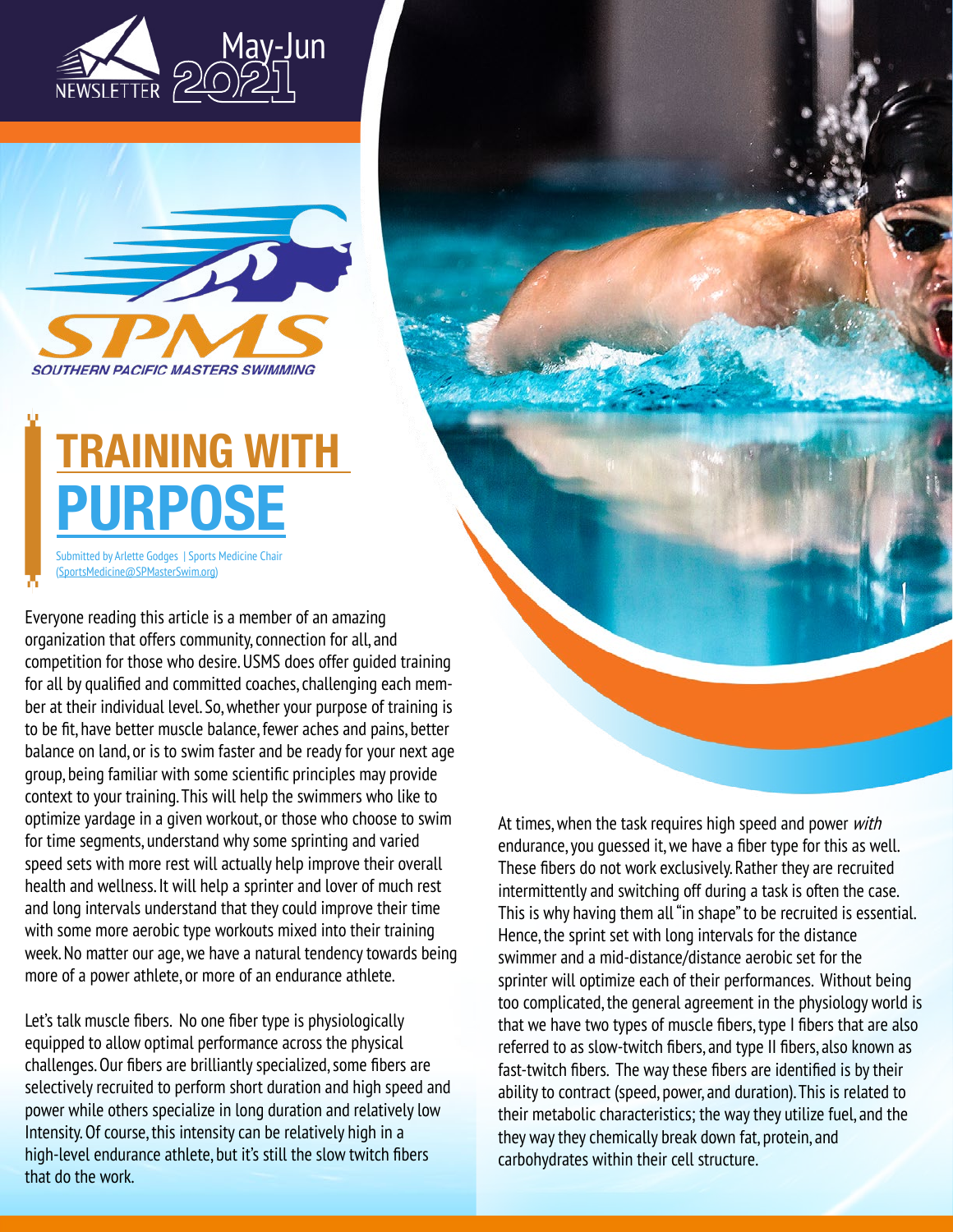Type I fibers are continuously at work and keep us standing and aligned in posture (hopefully!). About 50% of our muscle fibers are type I fibers. However, genetically some of us have a higher percentage of these type of fibers, and/or some training can increase these type of fibers as well. These fibers are "aerobic" fibers metabolically and they keep going at a steady state with oxygen using an oxidative process within the cell to produce ongoing muscle contractions with little build-up of anaerobic metabolites, such as lactic acid.

Type II fibers are split into two categories. Type IIa and type IIb. Type IIa fibers are the classic fast twitch fibers. They can contract fast and with lots of power. These fibers rely on the fuel within the cell and create anaerobic by-products. These fibers are only able to maintain their top function for short bursts. After the initial anaerobic bursts, they will recruit the type IIb fibers. These fibers are also referred to as mixed fibers. They are moderately strong and quick in contraction, and have some aerobic metabolic abilities.

Now that you have a bit of an overview, you may wonder why this is important. I suggest thinking about what you love about swimming, whether you compete or not, whether it's in the open water or in a pool. What kind of swimming do you love? I think it's safe to say we all love training with our pods. I think it's safe to say we all would like to be the best we can be, right? So, I encourage you to show up to practice and realize your coach has created a workout with purpose. Don't skip the "Fast Fridays" if you are an OW/distance junkie, don't skip Distance Wednesday if you are a sprinter, and both of you, go to stroke workouts as much as you can; this is where your mixed fibers will get some serious attention. Remember, those fibers will get you to the wall without the monkey on your back if you are a sprinter, and those fibers will give a distance swimmer that edge to change gears at the end of an open water race.



## **USMS LEVEL 4 COACHES CERTIFICATION**

Submitted by Christine D. Maki | Competitive Tri-Swim Masters (CTSM) LLC ([Coaches@SPMasterSwim.org\)](mailto:Coaches%40SPMasterSwim.org?subject=)

#### See you at all workouts with all fiber types on board! **USMS Level 4 Coaches Certification: What Does It Entail & the Value of A Certification**

#### **Certifications & Designations:**

Whatever your profession, working toward a professional certification or designation takes a significant amount of time and effort. You have embarked on coaching U.S. Masters Swimming members. To find satisfaction and success in your coaching, it's useful to pursue excellence and knowledge. Let USMS help you with the scope of your coaching growth and development. One way to do that is through their training courses, obtaining certifications, and utilizing the programs laid out for your success as a coach, a club leader, and as a fellow U.S. Masters Swimming member.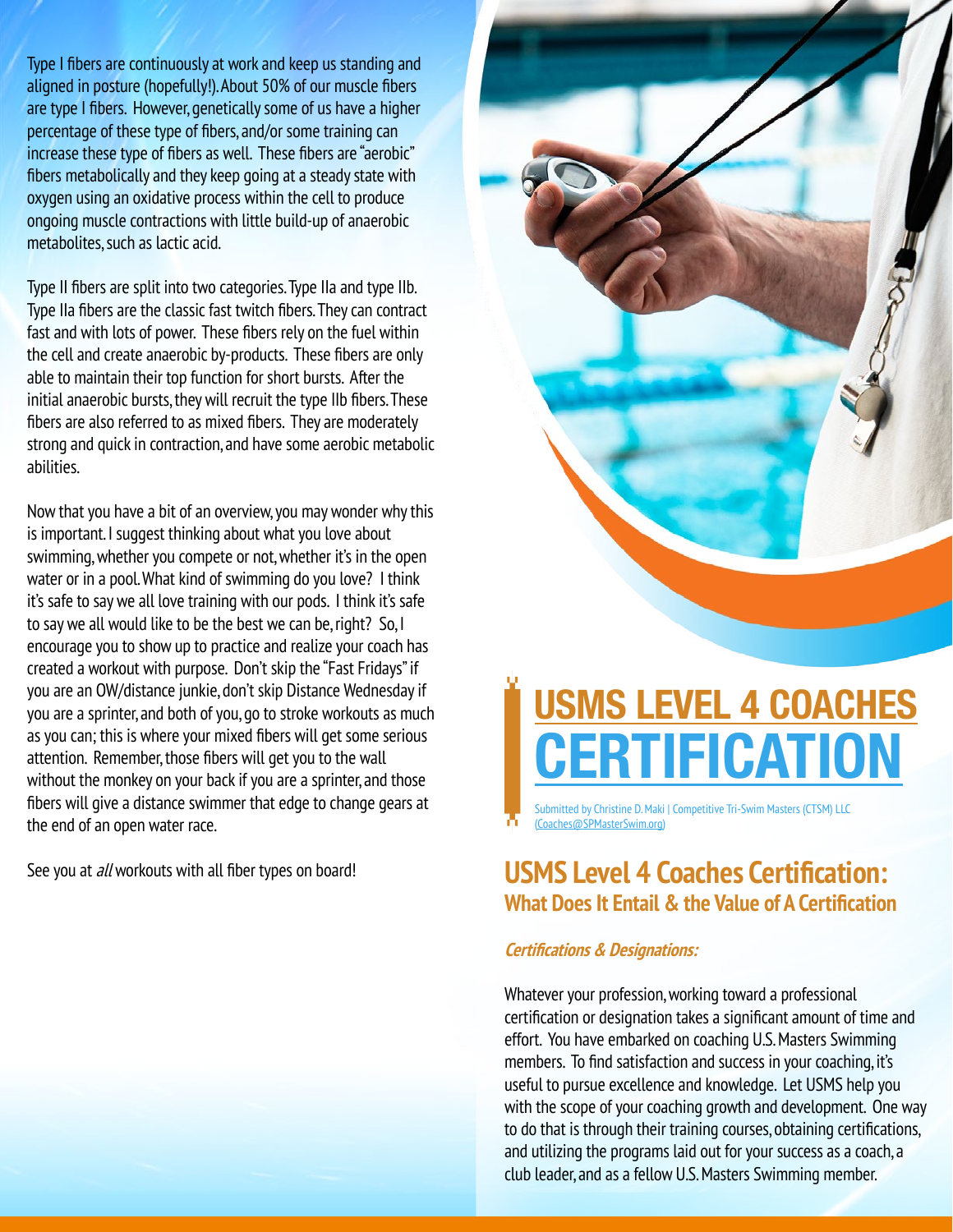When looking over the Level 4 application, a coach might think there are many reasons why one may not be able to complete it, but I am here to tell you that with persistence and the love of the U.S. Masters Swimming community, both with my own club of swimmers and with my fellow coaches within SPMS and USMS, the goal of accomplishing a USMS Level 4 certification is attainable.

#### **Reflection of the Process:**

Take a look at what your fellow SPMS coaches (with Level 4 certifications) have to say about their careers and the process of their growth and achievement with USMS.

#### **Coaches Chair: "What prompted you to go for your Level 4 USMS Coaches Certification?"**

**Nancy Reno:** "At the time I was growing my club and felt having the highest level certification possible would be the best way to help promote the quality of coaching we have. Since it is based on one's body of work, it helps you to consolidate all that knowledge you have gained over your years of coaching that might not be all Masters coaching."

#### **Coaches Chair: "Basically a culmination of a coach's career?"**

**Nancy Reno:** "Exactly."

**Coaches Chair: "When did you receive your Level 4 Coach Certification?"**

- **Chad Durieux:** "September 19, 2014." **Nancy Reno:** "October, 2015."
- **Coaches Chair: "What was the easiest part about preparing and applying for the Level 4 certification?"**
- **Chad Durieux:** "Nothing was easy…"

**Nancy Reno:** "I don't remember this being an easy process."

#### **Coaches Chair: "What was the hardest part about preparing and applying for the Level 4 certification?" (This is your pre-submission feelings.)"**

**Nancy Reno:** "Where to begin to gather up all my years of coaching experience and the most difficult back then was documenting all the results of our club and individual achievements."

- **Chad Durieux:** "The hardest part isn't one specific moment in time or point in my coaching career, but it is a culmination of years of hard work and dedication to the craft of coaching."
- **Coaches Chair: "Please describe how you felt, at the time, when you assembled and completed your Level 4 application for submission to the USMS Coaches Committee."**
- **Nancy Reno:** "I was really surprised to see my body of work, not being a self-promoter of accomplishments, when I had to write them down I felt accomplished. There was much more I had done then I realized. I moved forward as a coach with more self-confidence. I also realized how all the seminars and trainings I attended over the years had given me a strong foundation for coaching."
- **Coaches Chair: "For my Level 4 process I had a mentor coach conduct a check up on any application questions, which made me feel supported in the process. Did you have this experience too? If so, please describe your experience."**
- **Chad Durieux:** "Because I was one of the first Level 4 coaches certified, I did not have a mentor coach, nor did they do any checking up of my application."
- **Nancy Reno:** "I I was early on in the process and I did not have a mentor coach at the time."

**Coaches Chair: "Congratulations on being a Level 4 USMS coach. With work/life responsibilities being our main concerns every day, I felt that the Level 4 process really helped me see that the little steps taken over the previous 10 years to improve myself, had added up to more than I had realized. It became a great summary of persistence and I was able to say to myself, "I did that!" Of course, I had support from many sources, and without that foundation of support I know I could not have done it. Please give me your feelings on reviewing your portfolio of masters coaching."**

**Chad Durieux:** "As you know I'm not a man of many words, so I'll keep this short. I love what I do as a coach and I'm glad to have been awarded this certification, but like most designations it is only a small symbol of what I stand for and what I have done in the past 20+ years of coaching. As with you Christine,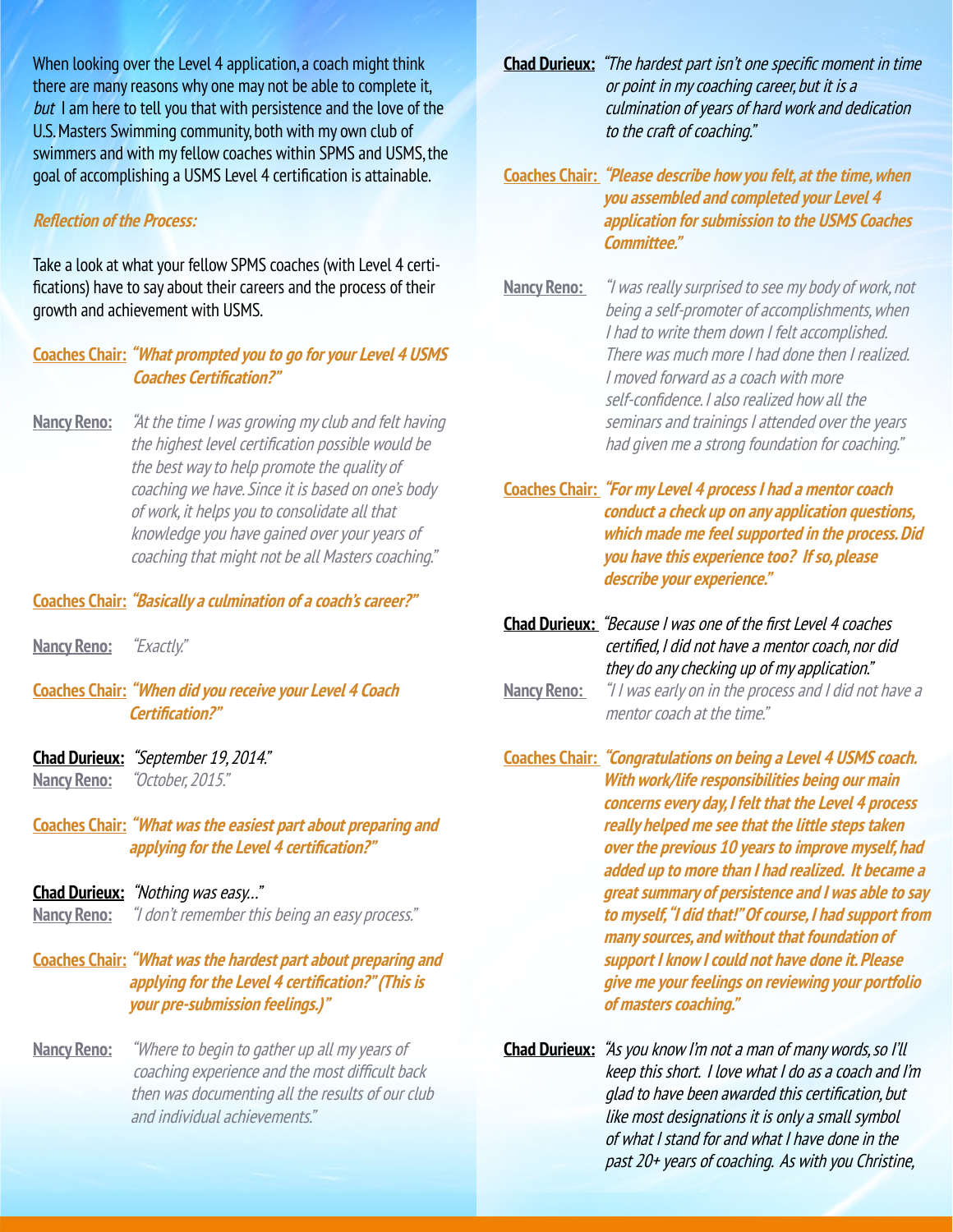it was a great review of what my teams and what I have done over the past 20 years. A good reminder of all the hard work and fun experiences in my coaching life."

#### **Final thoughts:**

U.S. Masters Swimming is a reputable organization that can give you recognition in your field of coaching swimming. Coach certifications can help improve your reputation and draw attention to your business.

Follow the foundational stepping stones that U.S. Masters Swimming has laid out for coaches. Each step brings you further along in your coaching career. Even if you currently do not have some of the qualifications for completing the Level 4 application, print it out and keep it with your goals list. Utilize it as a pathway to attain each accomplishment.

#### **[See Coach Central on the USMS website here](https://www.usms.org/coach-central)**

#### **[USMS Level 4 Application](https://www.usms.org/-/media/usms/pdfs/coaches/level%204%20application%2011819.pdf)**

Continued professional development is an ideal way to gain a greater understanding of the national organization and enhance your knowledge and skills beyond the scope of your pool and practice sessions.

Along with your professional development, U.S. Masters Swimming also offers peer-to-peer opportunities where you can find inspiration for marketing and communication strategies.

An additional "road map" for your coaching and club development are laid out in achievement markers, like USMS designations and awards.

#### **[See USMS Awards here](https://www.usms.org/volunteer-central/awards)**

#### **[See USMS Gold Club Designation here](https://www.usms.org/club-central/gold-club-designation)**

Getting involved with your Local Masters Swimming Committee (LMSC) offers excellent chances to network with your peers in the U.S. Masters Swimming industry. Added benefits found while collaborating with SPMS are growth, camaraderie, and expanding your circle of friends who have an understanding of the passion one has with the water.

All of these benefits should lead to more swimmer clientele and push you forward on your USMS swim coaching career path. Take the first step towards cumulating your achievements in your

portfolio and work towards your USMS Level 4 Coach Certification. You will be pleasantly surprised at what all of your contributions to your personal career growth, your club, U.S. Masters Swimming, and your Local Masters Swimming Committee can do for you.

#### **[USMS Level 4 Application](https://www.usms.org/-/media/usms/pdfs/coaches/level%204%20application%2011819.pdf) (Click here)**



Nancy Reno



Christine D. Maki



Chad Durieux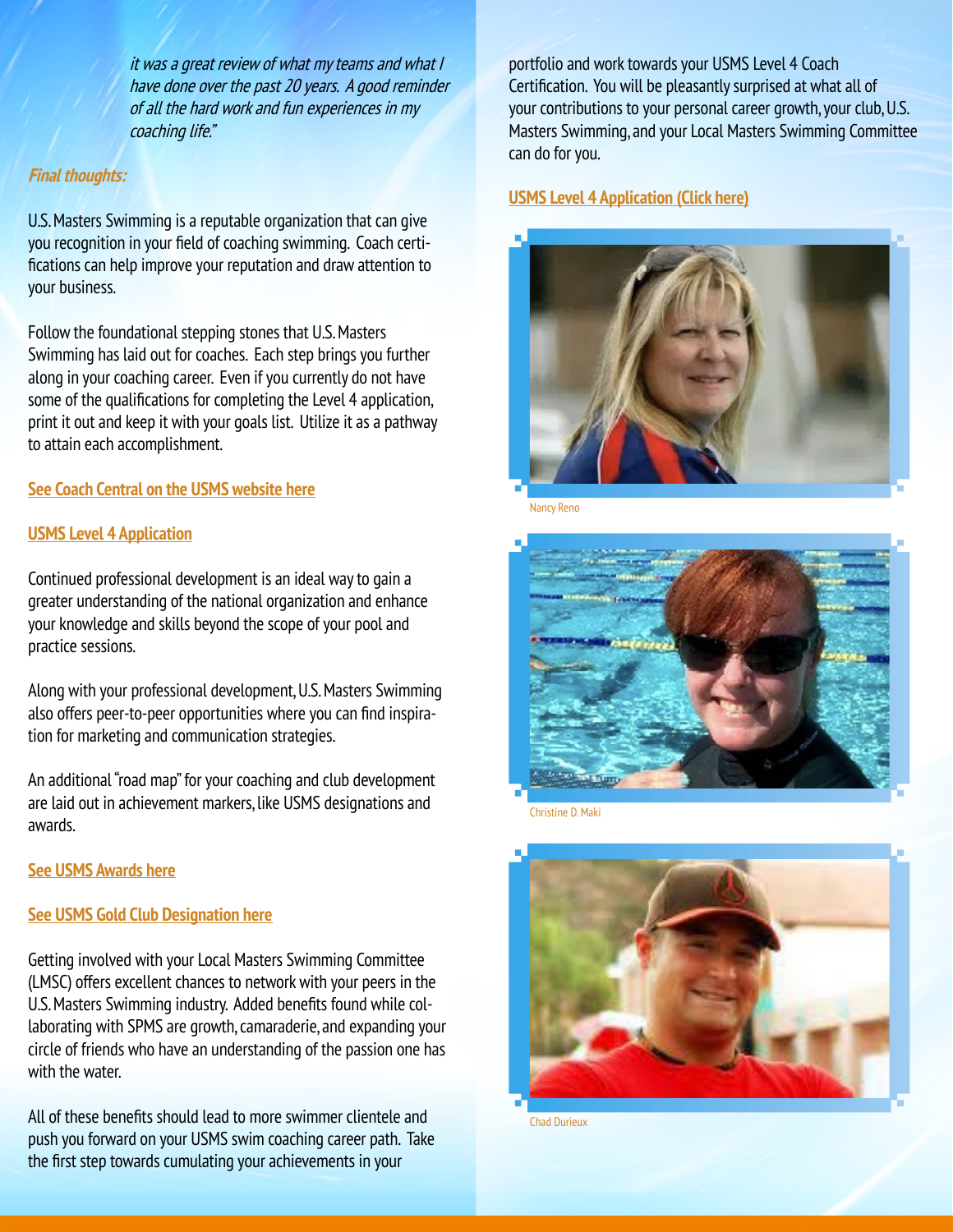

Submitted by Christine D. Maki | Competitive Tri-Swim Masters (CTSM) LLC **JOIN US IN CELEBRATING** *<u>OUR COACHES</u>* 

([Coaches@SPMasterSwim.org](mailto:Coaches%40SPMasterSwim.org?subject=))

### **Please join us in celebrating your coaches**  during Coach Appreciation Week May 3-9, 2021

Honor your coaches May 3-9, 2021. Please join us in celebrating your coaches during Coach Appreciation Week May 3-9, 2021. It's always a good time to recognize and acknowledge USMS coaches, but it's especially important now.

Over the past year, when possible, has your coach kept you in the water when COVID-19 guidelines were lifted for the swimming community?

Even when some pools opened up, many coaches in the SPMS area were subjected to many changes; some with a little time to act and some with no time to alert the team of immediate changes. Coaches have stayed determined to hold team practices, no matter how many times the "goal line" was moved over the year.

Help honor your SPMS coach, including our coaches that are still waiting for their pool to reopen for your team. Let them know how much you appreciate them during the U.S. Masters Swimming Coach Appreciation Week: May 3-9, 2021.

#### **[Click here for more information](https://www.usms.org/coach-central/coach-appreciation-week#:~:text=Honor%20your%20coaches%20May%203,May%203%2D9%2C%202021.&text=It)**

# **WE WANT TO HELP COACHES & CLUBS**

Submitted by Anita Cole | Marketing Committee [\(Marketing@SPMasterSwim.org\)](mailto:Marketing%40SPMasterSwim.org?subject=)

The SPMS Marketing and Club Development Committee is comprised of Anita Cole, Kenny Brisbin. Megan Johnston, and Karin Perissinotto. We are available to help coaches; we want to help clubs grow their membership.

Please reach out to us if your Masters Club needs assistance in setting up club social media platforms or if your club could use marketing materials. We have free brochures, stickers, decals, caps, and keychains. These items make excellent goodie bags for new members. Brochures should be left at the pool offices to promote Masters Swimming.

Email us if you just want to share ideas during this stressful time of COVID-19 or if we can help you in any way.

**[Marketing@SPMasterSwim.org](mailto:Marketing%40SPMasterSwim.org%20?subject=)**

### **Summer Fitness Challenge U.S. Masters Swimming**

[Click below for more Information:](https://www.usms.org/events/fitness-events/fitness-series/summer-fitness-challenge)

**[https://www.usms.org/events/fitness-events/fitness-series/sum](https://www.usms.org/events/fitness-events/fitness-series/summer-fitness-challenge)[mer-fitness-challenge](https://www.usms.org/events/fitness-events/fitness-series/summer-fitness-challenge)**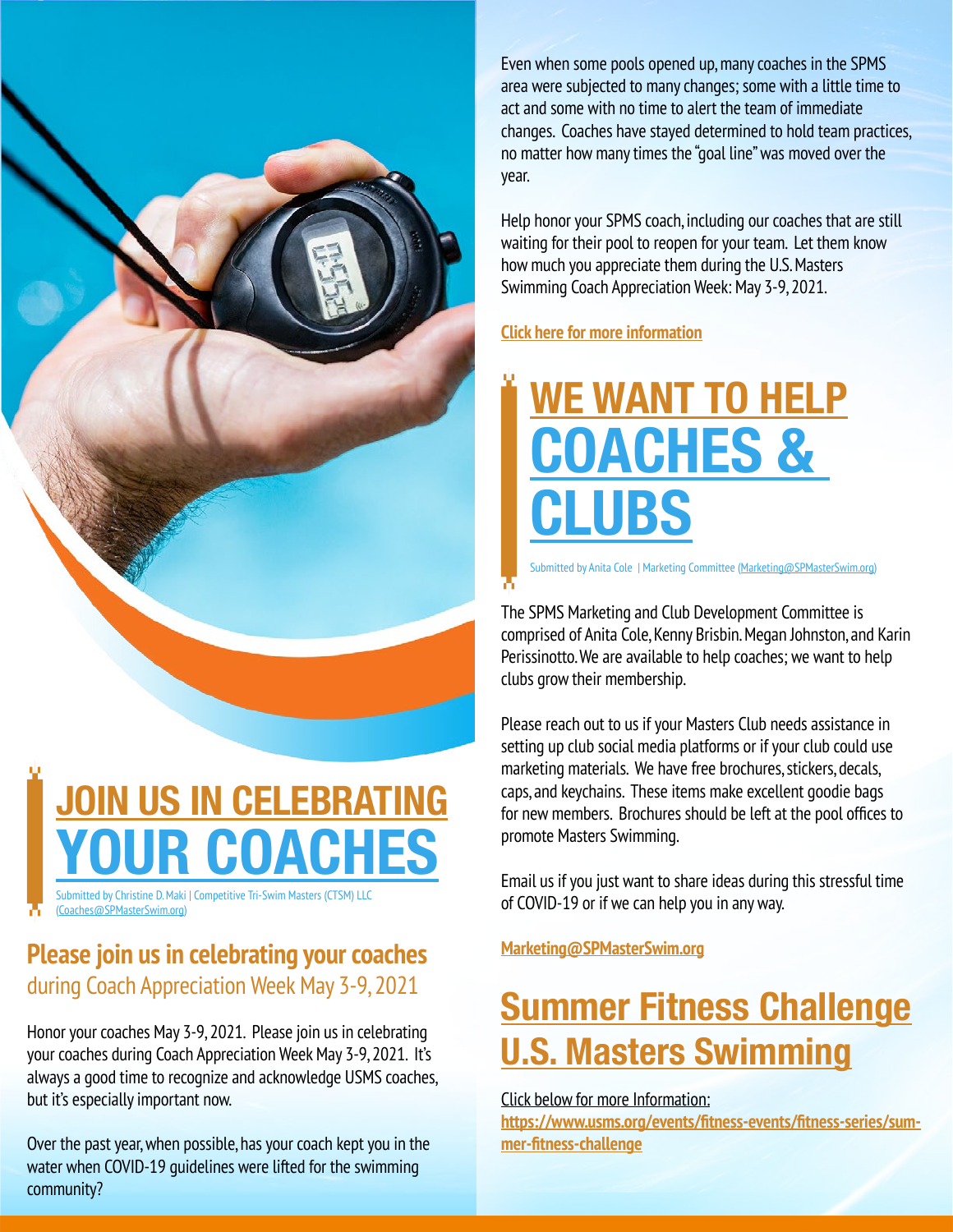## **SILVERPEAK PERFORMANCE HONORED BY THE CITY OF GLENDALE**

Submitted by Kris McPeak [\(Treasurer@SPMasterSwim.org\)](mailto:Treasurer%40SPMasterSwim.org?subject=)

The City of Glendale honored SilverPeak Performance on April 15th with a Council Commendation from Glendale City Mayor and SilverPeak Performance teammate, Ara Najarian. In spite of the challenges of COVID-19 over this past year, this commendation was not only something to celebrate for our team, but a validation of all the hard work that our coaches have put in, especially Coach Charles McPeak. We are so proud to have kept the team going and giving our members something to look forward to during the pandemic. Fighting the fear with science and optimism made all the difference.

Thanks to everyone who stayed positive and gave us the support we needed to make our team amazing ... especially our swim family with Southern Pacific Masters Swimming.

### Submitted by Robin Smith | Open Water Chair and member of the USMS Long **SPMS V** WATE

Distance Committee ([OpenWater@SPMasterSwim.org](mailto:OpenWater%40SPMasterSwim.org?subject=))

### **Status of 2021 OW Calendar of Events**

We are continuing to work with our Open Water Event Hosts regarding possible 2021 dates and scheduling options given the local requirements and lack of special event permit availability at this time.

Please continue to check the SPMS Open Water Calendar web page for updates: **<https://www.spmasterswim.org/open-water-schedule/>**



Thank you! Hope to see you all soon!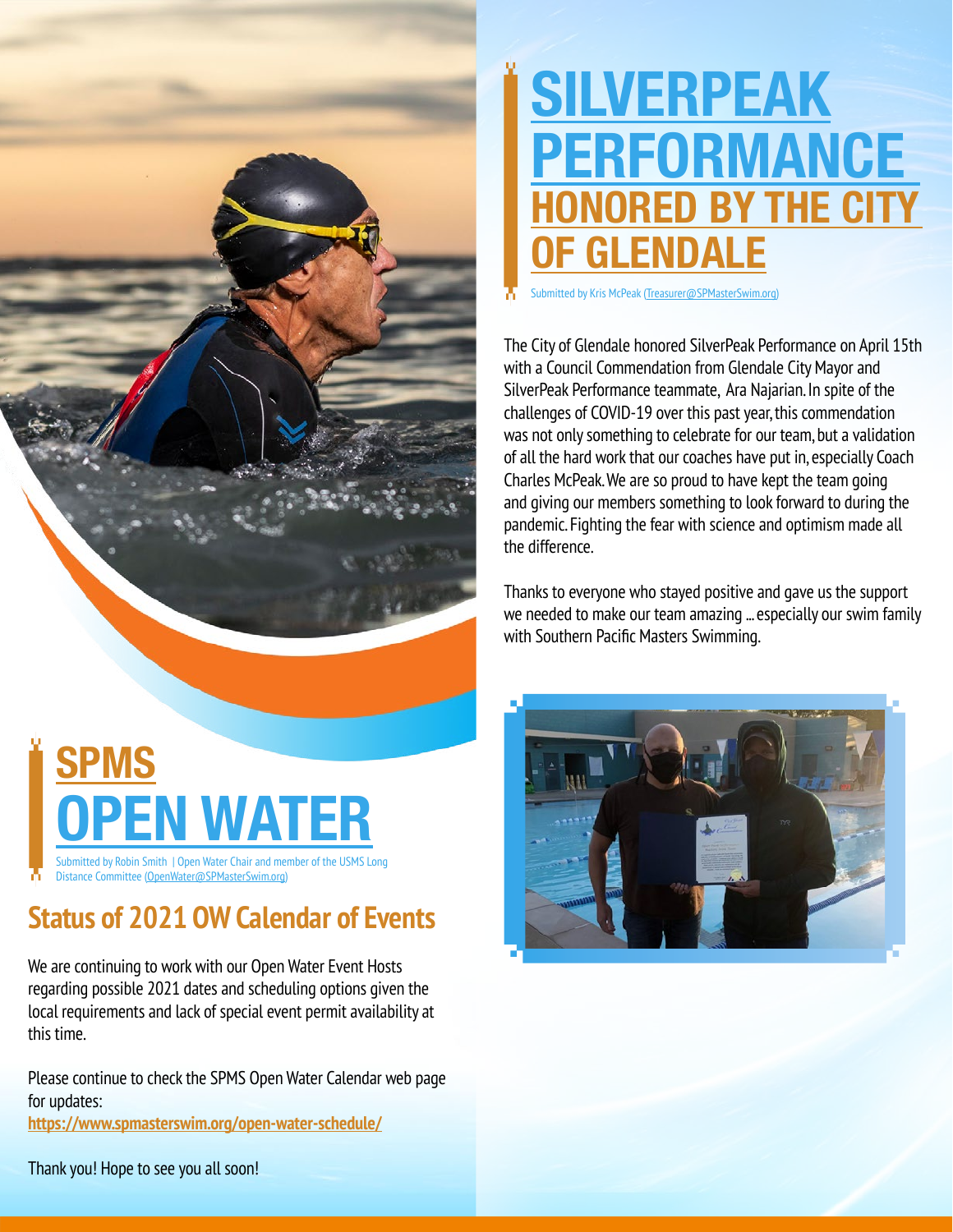

# **NEW OPPORTUNITY FOR SPMS MEMBER**

Submitted by Arlette Godges | Sports Medicine Chair [\(SportsMedicine@SPMasterSwim.org\)](mailto:SportsMedicine%40SPMasterSwim.org?subject=)

SPMS has a new opportunity to give back to YOU, the membership. As you may know, you can donate to SPMS as we are a recognized 501c3 organization. SPMS has received some generous donations. There is now a formal application process to be a potential recipient of these funds. The funds are designated to support our membership to thrive.

Who can apply, and for what purpose? Any one person can apply. The causes we support are, but not limited to, maintaining USMS membership during financial hardship, adult learn to swim programs, coaches' certifications, support with hosting swim meets and paying for club fees.

The application will be reviewed and discussed at the monthly SPMS call. The applications will be accepted in a rolling manner, but one individual/club can only apply once in a 12 months period. Furthermore, the individual or club will have to show proof of payment and attendance before funds will be released. Individuals/clubs may apply for any amount, but the amount granted may be adapted.

Do you want to donate to the fund as well? **[CLICK HERE](https://www.spmasterswim.org/page.cfm?pagetitle=Donate)** to make your tax-deductible donation today and support your fellow swimmers.

As we hopefully and slowly come out of the COVID-19 pandemic, restrictions are starting to loosen up. USMS has published their Phase 2 information on how a host can safely conduct a meet which is located here **[https://www.usms.org/events/covid-](https://www.usms.org/events/covid-19-event-resources)[19-event-resources](https://www.usms.org/events/covid-19-event-resources)**

Submitted by Ken Brisbin | Vice Chair ([ViceChair@SPMasterSwim.org](mailto:ViceChair%40SPMasterSwim.org?subject=))

The Meet Operations Committee has received a few inquiries from Meet Directors, and we are working closely with them to host a meet in the coming months.

If you have any questions about running a meet, please reach out to me at **[sanctions@spmasterswim.org](mailto:sanctions%40spmasterswim.org?subject=)** and the committee will help guide you in conducting a safe and successful meet.